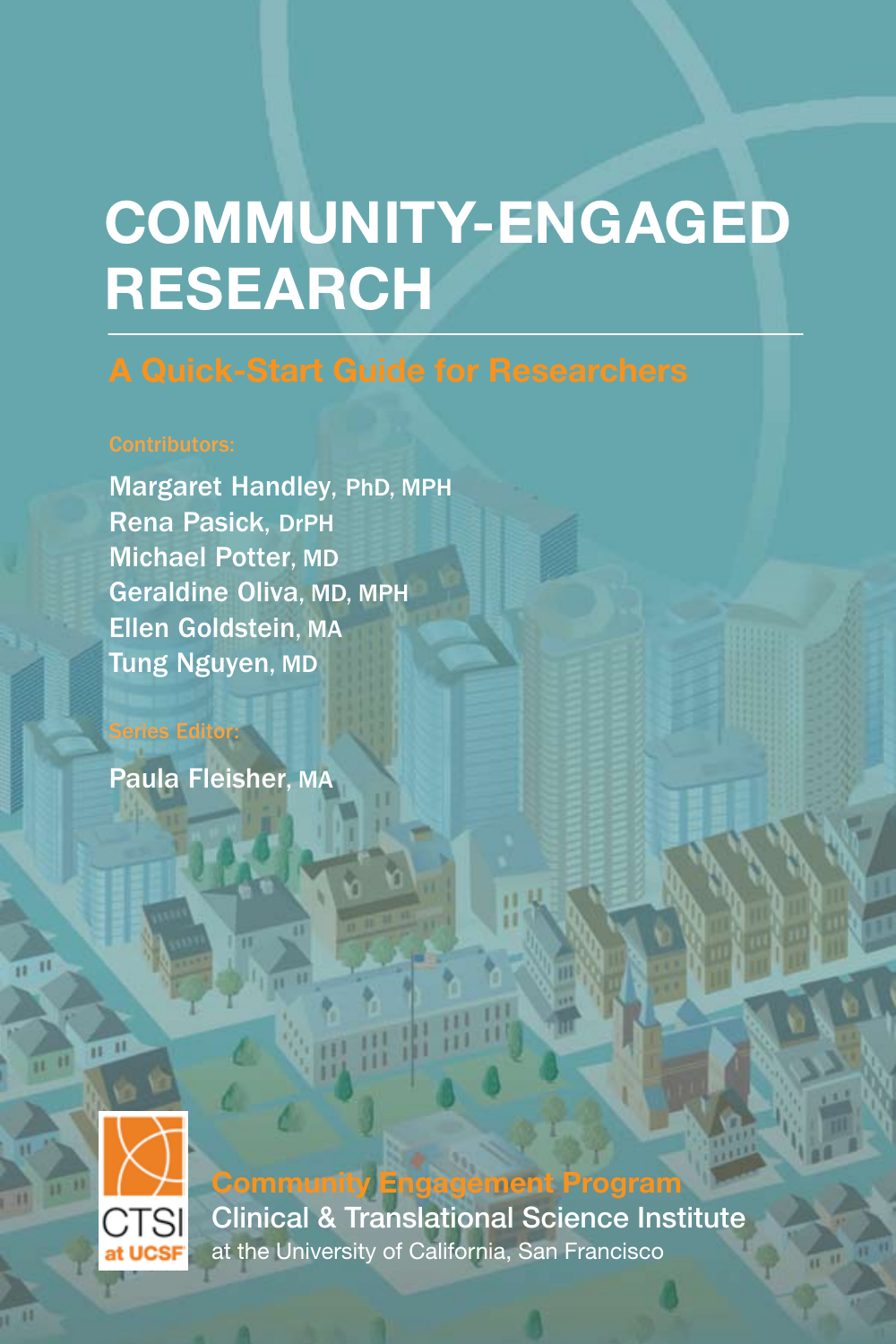### About this Guide

This Quick-Start Guide is intended for academic researchers at UCSF who are interested in community-based partnerships for research. The Guide is a product of the Community Engagement Program of the UCSF Clinical & Translational Science Institute (CTSI). One of the Program's primary aims is to help academic researchers develop effective and mutually-satisfying collaborations with community-based organizations, clinicians or other community stakeholders.

In this Quick-Start Guide, you will find:

- **n** reasons why community-engaged research can be effective, and why funding agencies are increasingly supportive of strong community-research partnerships;
- $\blacksquare$  information you need to know and the questions you need to ask in deciding whether a community-research partnership is right for your research study;
- $\blacksquare$  information on how the CTSI Community Engagement Program can help you whether you decide to take small or large steps toward conducting research with a community partner.

If after reading this Guide you are interested in pursuing a community-research partnership, please contact the CTSI Community Engagement Program for more information. We also invite you to explore our website at:

### www.ctsi.ucsf.edu/ce

that provides much more extensive information about the questions you need to ask and the steps you need to take to undertake community-engaged research.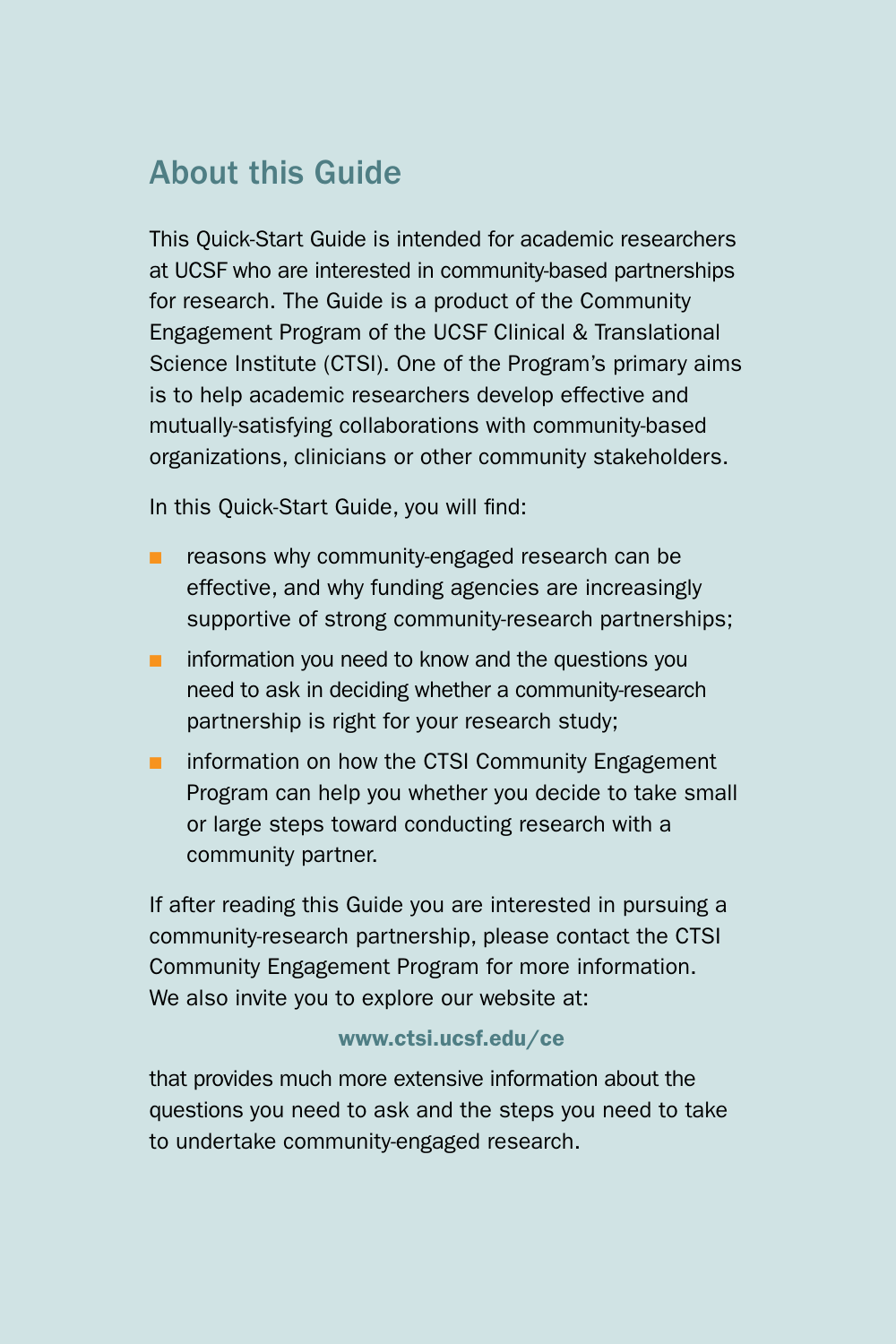**Neighborhoods** 

*Religious Institutions*

*Schools*

*Hospitals*

*Community Clinics*

### Introduction

### Community-Engaged Research

**Academic Institutions**<br> **Academic Institutions**<br> **Academic Institutions** F or academic health sciences investigators,<br>
community-engaged research is appealing for several reasons. By engaging with communities<sup>5</sup> —whether through schools, non-profit organizations or religious institutions, community or private clinicsresearchers may be able to:

- $\blacksquare$  incorporate critical insights into their research questions or interpretation of their data;
- **n** conduct research that can translate more easily to real world settings and impact health;
- $\blacksquare$  design more culturally- and language-appropriate interventions;
- $\blacksquare$  include populations that have been understudied and are not adequately represented in current data about a health problem, treatment or intervention;
- $\blacksquare$  increase the size of participant recruitment pools or make participant enrollment more efficient.

These advantages are accompanied by potential challenges that, without adequate anticipation and planning, can create problems for a research study. Some of the obvious challenges or obstacles to community-engaged research concern the time and funding required to establish and maintain productive relationships. Some view health research with suspicion because of well-documented breaches of human subjects protocol involving their communities in the past. Other challenges include negotiating the differences between the expectations of academic and community-based settings. The elements of these two cultures and how they can affect a research study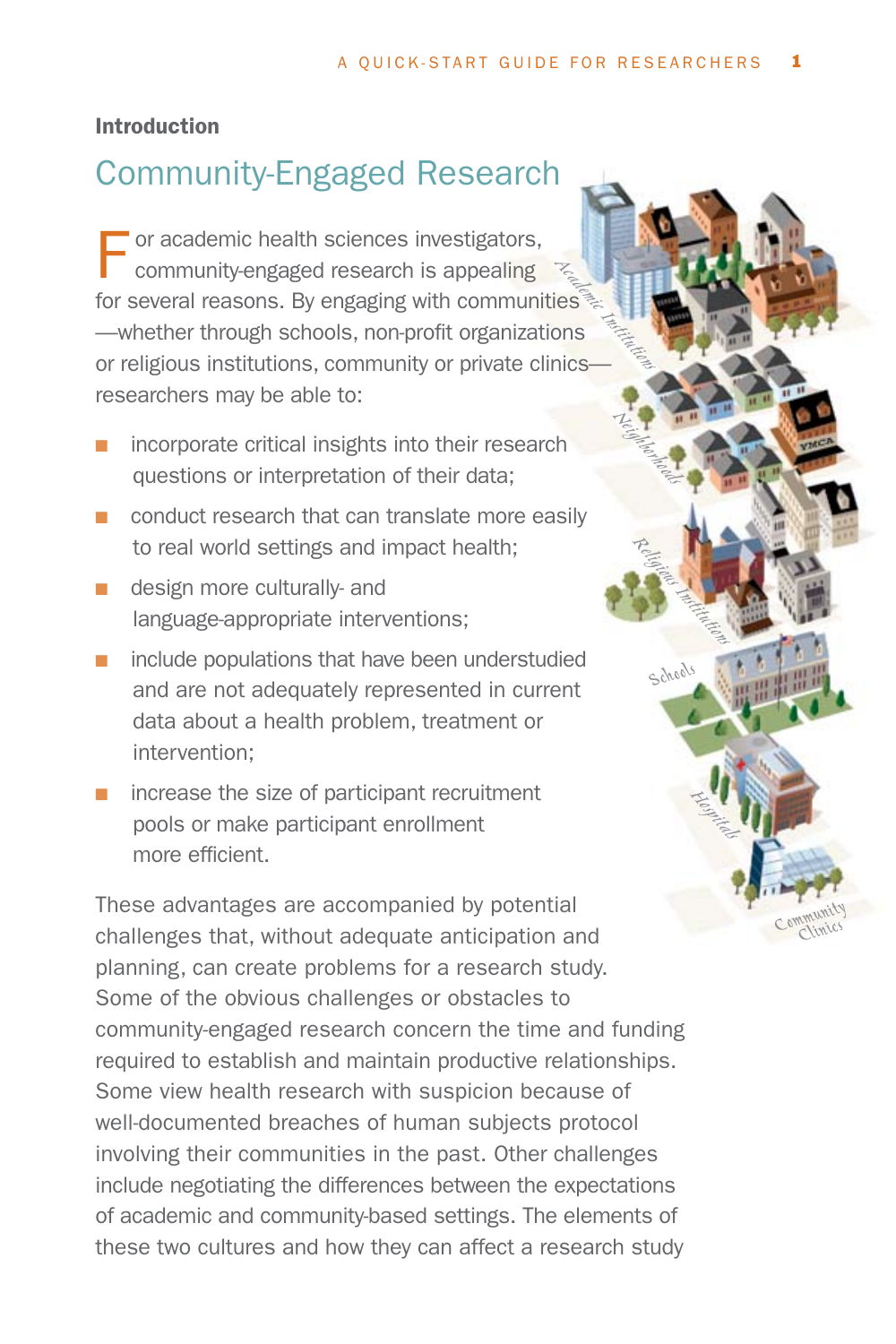#### Introduction *(continued)*

are explored in more depth in our full guide *Community-Engaged Research: A Resource Manual for Researchers.*

The potential benefits of having community-grounded science often outweighs the potential barriers to a research collaboration. Active collaboration in a research partnership means discoveries are more likely to have direct application to the improvement of health and lives under real-world circumstances.

*CTSI Community Engagement Program at UCSF*

At UCSF, we recognize that strong and mutually beneficial partnerships between the university and the communities it serves are essential to the translation of research into meaningful health improvements for all communities. To foster these partnerships, the UCSF Clinical and Translational Science Institute's (CTSI) Community Engagement Program (CE) provides consultation, training, and other resources to build the capacity of both UCSF and local community organizations and clinical settings to conduct community-engaged research.

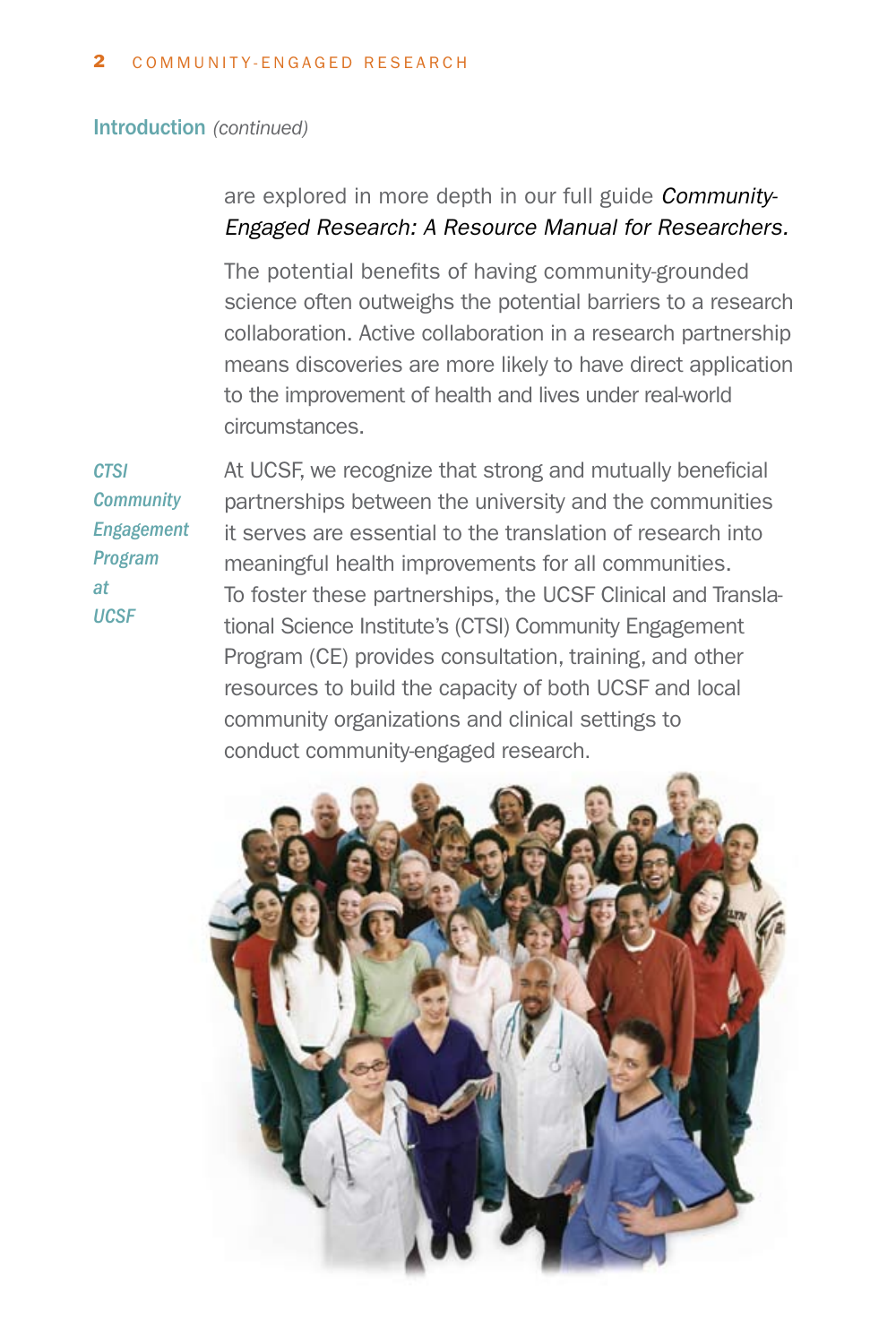## What is *community-engaged research*?

Community-engaged research describes a continuum<br>
of possibilities for research conducted with community partner participation. Examples of such possibilities include:

*A Continuum of Possibilities*



Collaborating fully in all aspects of research, including defining study questions, writing the funding proposal, designing the methods, implementing the research project, analyzing the results and disseminating the findings

Assisting with implementation of a researcherdesigned study including participant recruitment, data collection, and/or providing feedback on aspects of study design or findings; the community partner often acts as a subcontractor with a defined set of responsibilities

Assisting in discrete steps of a researcher-<br>designed study, such as participant recruitment

Potential community partners may include community clinicians (physicians, nurses, dentists, pharmacists, alternative medicine practitioners and others), non-profit community-based organization (CBO) staff, community institution representatives (*ie,* schools and religious institutions), or community advocates. Community-engaged research that is more "intensive" often takes place at community partner sites. Note that working in these different settings requires different protocols, so understanding the context of your community partner's work is the key to getting started.

*Community Partners*

The fundamental premise of community-engaged research is that community-based clinicians or service providers have critical, useful and intimate understandings of the concerns, values, assets and activities in their communities. When *The Premise of Community-Engaged Ressearch*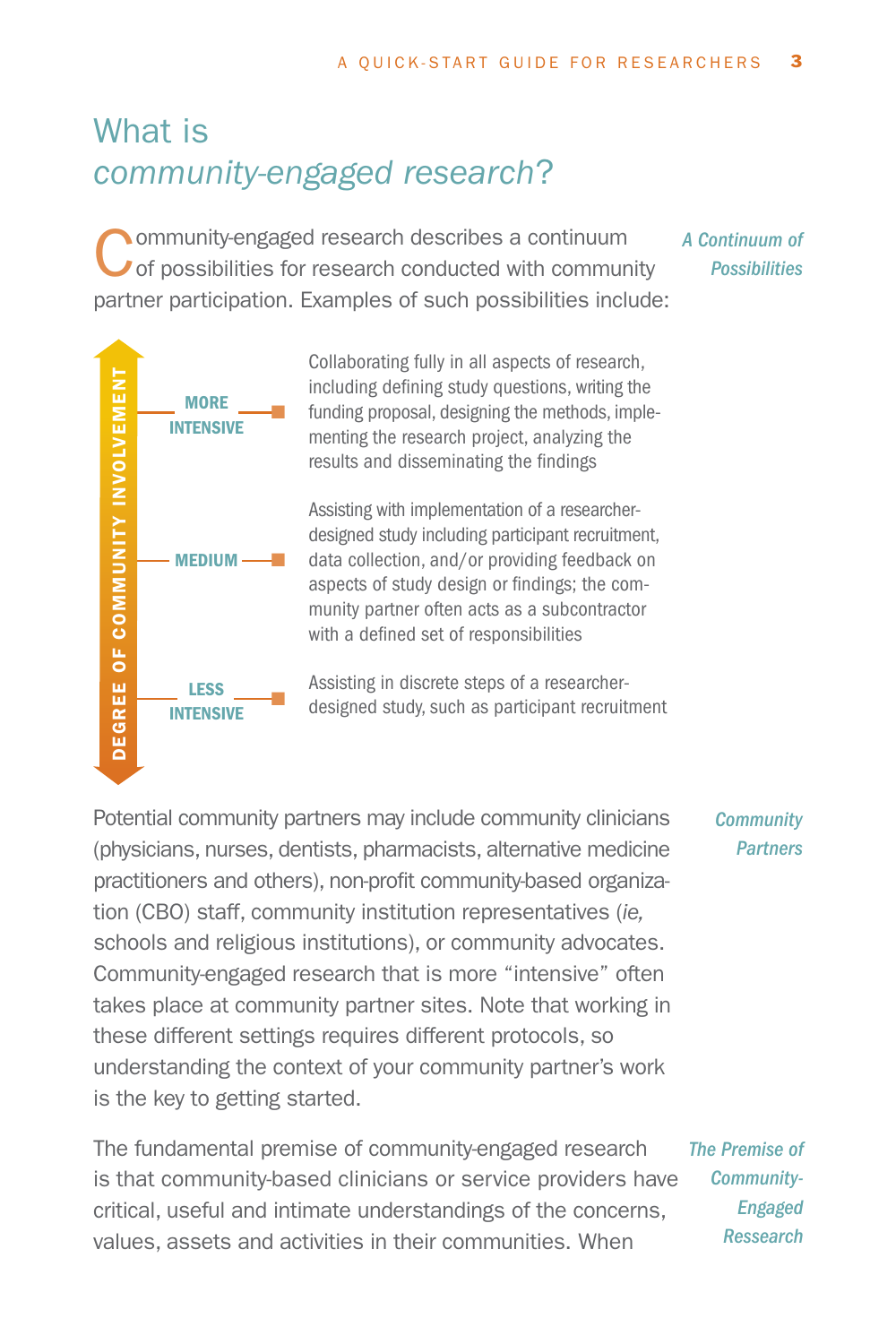#### Community--Engaged Research *(continued)*

community stakeholders are engaged as partners in research, they bring these perspectives to help shape and refine study questions, implementation strategies and data collection plans. They also add value in identifying how the study results may be applied and how they can be used to shape future research directions.

Health research can be seen as discovering innovative solutions to difficult problems. When researchers and community representatives engage in this process of discovery *together*, the results are more finely-tuned and immediately applicable to the lives of community members, and hence have a greater likelihood of improving the health of our communities.



#### COMMUNITY-ENGAGED RESEARCH

### CAN DO and Children's Oral Health

Dental caries is the most common chronic disease among children, especially in low-income and certain minority group families. The disease is very difficult and expensive to treat in young children, but is also largely preventable.

At UCSF, the Center to Address Disparities in Children's Oral Health (nicknamed CAN DO) conducts research to compare methods to prevent dental caries in children and seeks ways to apply evidence-based protocols to community primary care and social service settings.

One of the primary aims of CAN DO is to forge new partnerships with dental, medical and primary care colleagues, as well as with the federally-funded Women, Infants and Children (WIC) health and nutrition program, to create effective ways of improving children's oral health in non-traditional settings.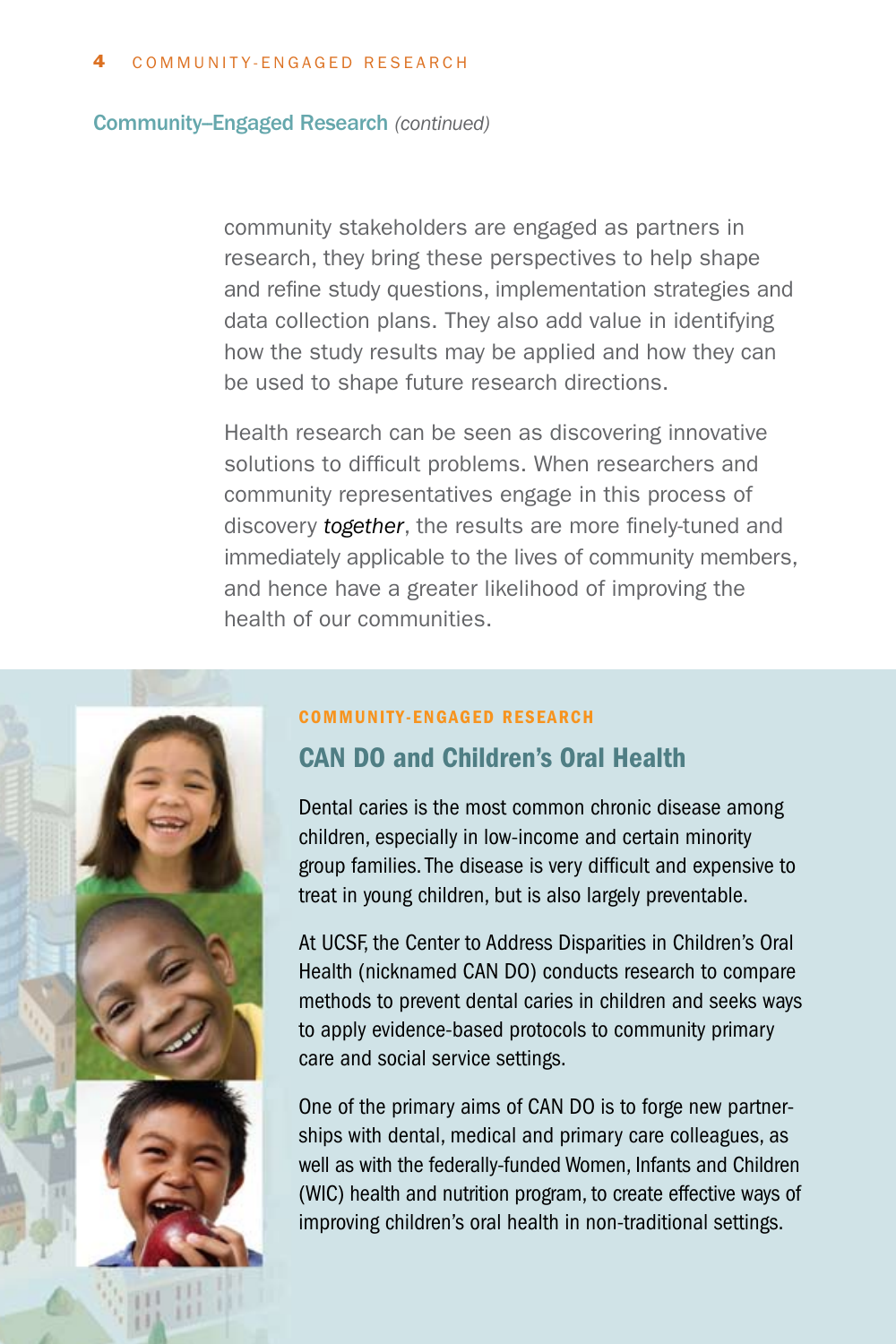## Why should I pursue community-engaged research?

ne of the most common criticisms of academic centerbased research is that it is often difficult to apply the results to community-based practice. That is, the findings often do not *translate* well into real-world practices that can improve the health of individuals and communities.

Increasingly, researchers and funders recognize that community input and participation in research are crucial to generate results that are more likely to be useful and lead to real practice and policy changes. When research is conducted in community-based settings, the needs, questions and real circumstances of community members, clinicians and CBOs can be integrated with the research questions asked and the solutions that are proposed.

"For the past seven years, we have been working with communities to understand and prevent early childhood caries," says Dr. Jane Weintraub, professor and chair of UCSF's Division of Oral Epidemiology and Dental Public Health, and CAN DO's principal investigator. "Now we want to disseminate the information we've gathered and get it incorporated into clinical practice and health policy."

CAN DO enlisted the help of CTSI's Community Engagement program to:

- $\blacksquare$  identify clinical practices to work as community partners;
- n develop the research design for one of the research projects funded through the Center;
- $\blacksquare$  design a community liaison program that would frame the outreach activities of the Center.

*In December 2008, the UCSF School of Dentistry received a seven-year \$24.4 million grant from NIH to continue CAN DO's innovative programming to prevent early childhood tooth decay.*

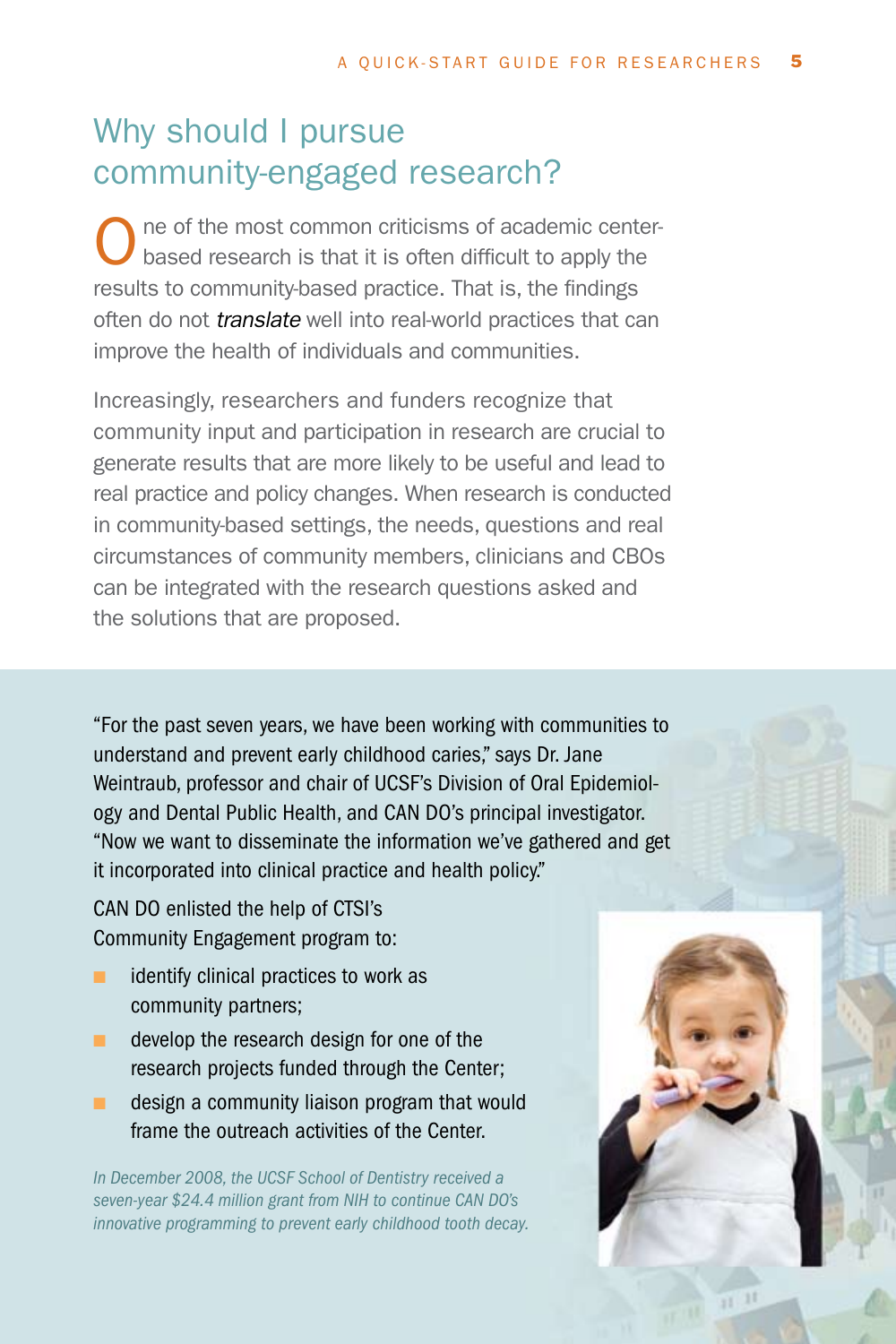## What kind of studies lend themselves to community-engaged research?

In choosing to partner with community stakeholders, you may be able to address more effectively certain types of n choosing to partner with community stakeholders, you research questions:

*Type of Community-Engaged Research Studies*

- **Epidemiological or descriptive studies:** What particular health characteristics, needs or disparities exist?
- *Evidence-based practice:* To what extent can evaluated programs or treatment approaches be applied in an actual or different community setting? How do they need to be changed to be effective in community practices or organizations?
- **n** *Evaluation or practice-based evidence:* Are community programs meeting their goals? Are they effectively addressing patient and community issues and needs?

Increasingly, major foundations and federal funders recognize the importance of practice-based and community-engaged research, and more funds are being allocated to this kind of research than ever before. NIH and AHRQ requests for proposals have specifically called for community-engaged and practice-based research in recent years, and the NIH CTSA initiative was in part designed to promote more research that takes place in community-based practice settings.

*The Culture Contains the Seed of Resistance...* Miranda Bergman and O'Brian Thiele 1984 Balmy Alley San Francisco

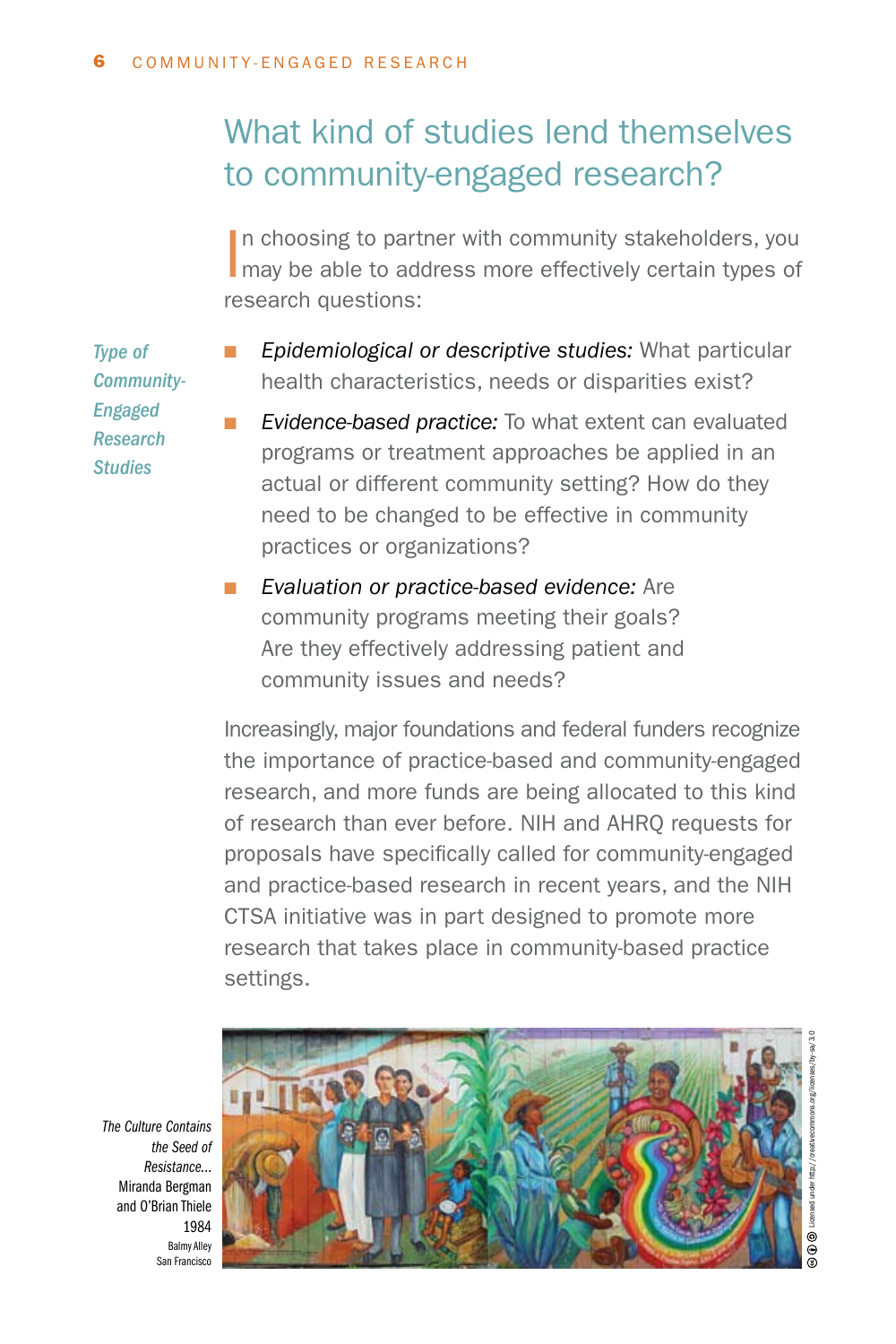### What are the challenges of community collaboration that I need to anticipate?

Some of the obvious challenges to community-engaged<br>
research include the time and funding required to establish and maintain an effective partnership. Trusting relationships cannot be cultivated quickly, and all parties must be prepared to commit to the partnership over a long time frame.

Providing services is typically the main priority of clinicians, service providers, teachers, health educators, and others. Introducing a research project into this mix requires careful planning to anticipate many of the common pitfalls of community-engaged research:

- **n** *Community partners and researchers may be unfamiliar Considerations with and unprepared for the demands and requirements of each other's research or practice.* Research activities may conflict with service delivery, and protocol requirements (*e.g.,* random assignment) may clash with your partner's culture of service provision.
- **n** *Community partners and research teams may require additional training, staffing, or administrative resources to carry out study activities.* These demands may affect the structure and allocation of study budgets.
- **n** *Community partners and researchers may assign different priorities to research study activities*, impacting the time required for study planning and implementation.
- Collaboration may lead to a clash between academic *and community partner cultures.* Differences in decision-making hierarchies between academic and community-based settings may be problematic. For example, you may find your study procedures must be vetted by your partner organization's CEO or Board of Directors. Community partners in turn need to adhere

*for Planning*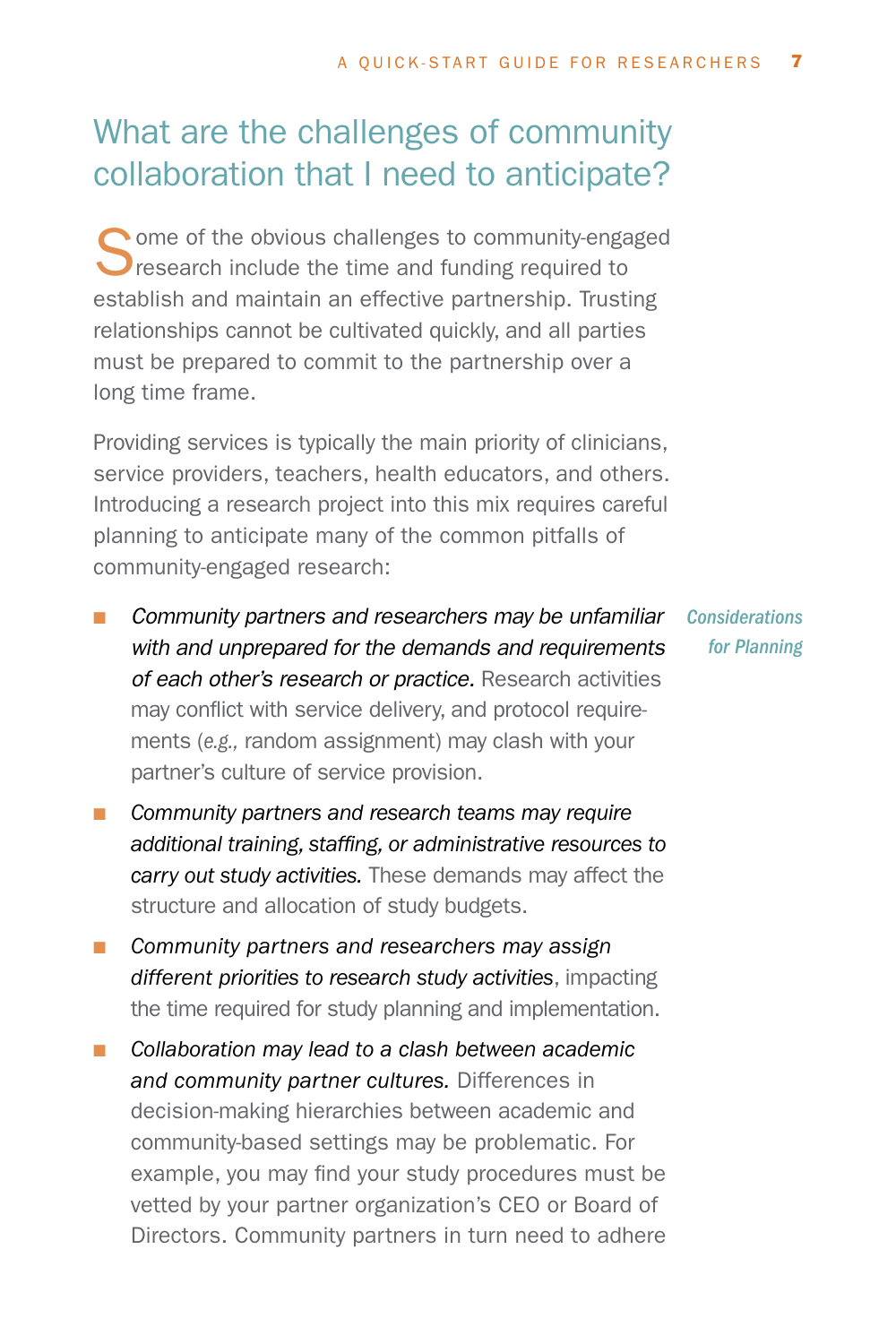#### Challenges of Community Collaboration *(continued)*

to UCSF internal review boards and the requirements of human subjects protection considerations.

Academic and community partner priorities may not align. Conflicts may arise among the competing agendas of clinical and/or social service delivery on the part of the community partner and the publication-driven academic demands for replicable procedures and protocols on the part of the research partner.



#### COMMUNITY-ENGAGED RESEARCH

### Zero Breast Cancer

In 1995, statistics about extraordinarily high rates of breast cancer in Marin County, California spurred a group of local women to form a grassroots organization to investigate the problem. Realizing they needed to combine their lived expertise with academic methods and models, they set out to find investigators for research partnerships. That original group of community advocates has become Zero Breast Cancer, a nonprofit organization dedicated to finding the causes of breast cancer through community participation in the research process.

"Community-based participatory research, or CBPR, is our gold standard," explains Janice Barlow, Zero Breast Cancer's Executive Director. "We aim to have the community at the table from the formation of the research question to the publication, dissemination, and application of the findings."

The group first partnered with UCSF epidemiologist Margaret Wrensch in 1997 to study the relationships between breast cancer and adolescent development, geographic location, socioeconomic status, and other environmental factors. They secured pilot funding from the California Breast Cancer Research Program to conduct one of a handful of studies on factors in adolescence that impact breast cancer risk. Full

(except photo #2 courtesy of Janice Barlow)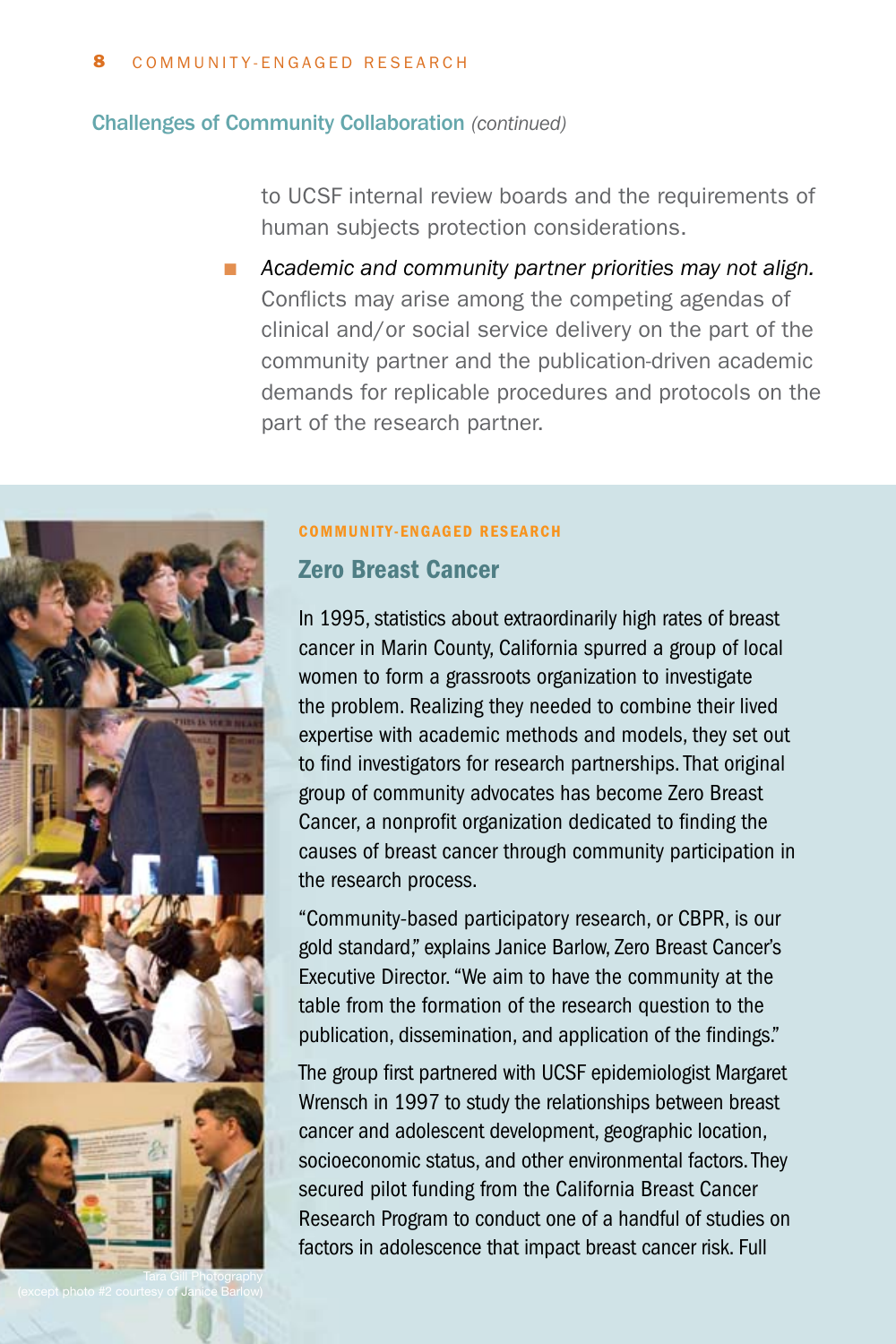The potential challenges of community–academic partnerships deserve careful attention. When executed with foresight, respect and careful planning, an academic-community partnership can yield useful and mutually-satisfying results, leading to more rapid and fully-realized advances in the health of communities.

funding led to the Adolescent Risk Factors Study (2000-2002); findings from this and subsequent studies have been published in peer-reviewed publications. By generating useful data, Zero Breast Cancer's initial research succeeded in laying a solid foundation for fundraising and community participation in ongoing community-partnered research.

Currently (2009), Zero Breast Cancer is a key community partner in the Bay Area Breast Cancer and the Environment Research Center (BABCERC), a collaboration funded by the National Institute of Environmental Health Sciences and the National Cancer Institute. BABCERC is exploring how chemical, physical, and social factors in the environment interact with genetic factors to affect mammary gland development and the onset of puberty. BABCERC partners also include researchers, scientists and advocacy groups from UCSF, Kaiser Permanente, the California Department of Human Health Services, and Lawrence Berkeley National Laboratory. UCSF epidemiologist Robert Hiatt is BABCERC's principal investigator.

In the course of their work in the BABCERC partnership, Zero Breast Cancer and their academic partners have turned to the CTSI Community Engagement Program for:

- **n** Group consultation on disseminating research to multiple audiences;
- **n** Training on research dissemination strategies;
- **n** Training for community-based organizations on creating evidence for research and evaluation.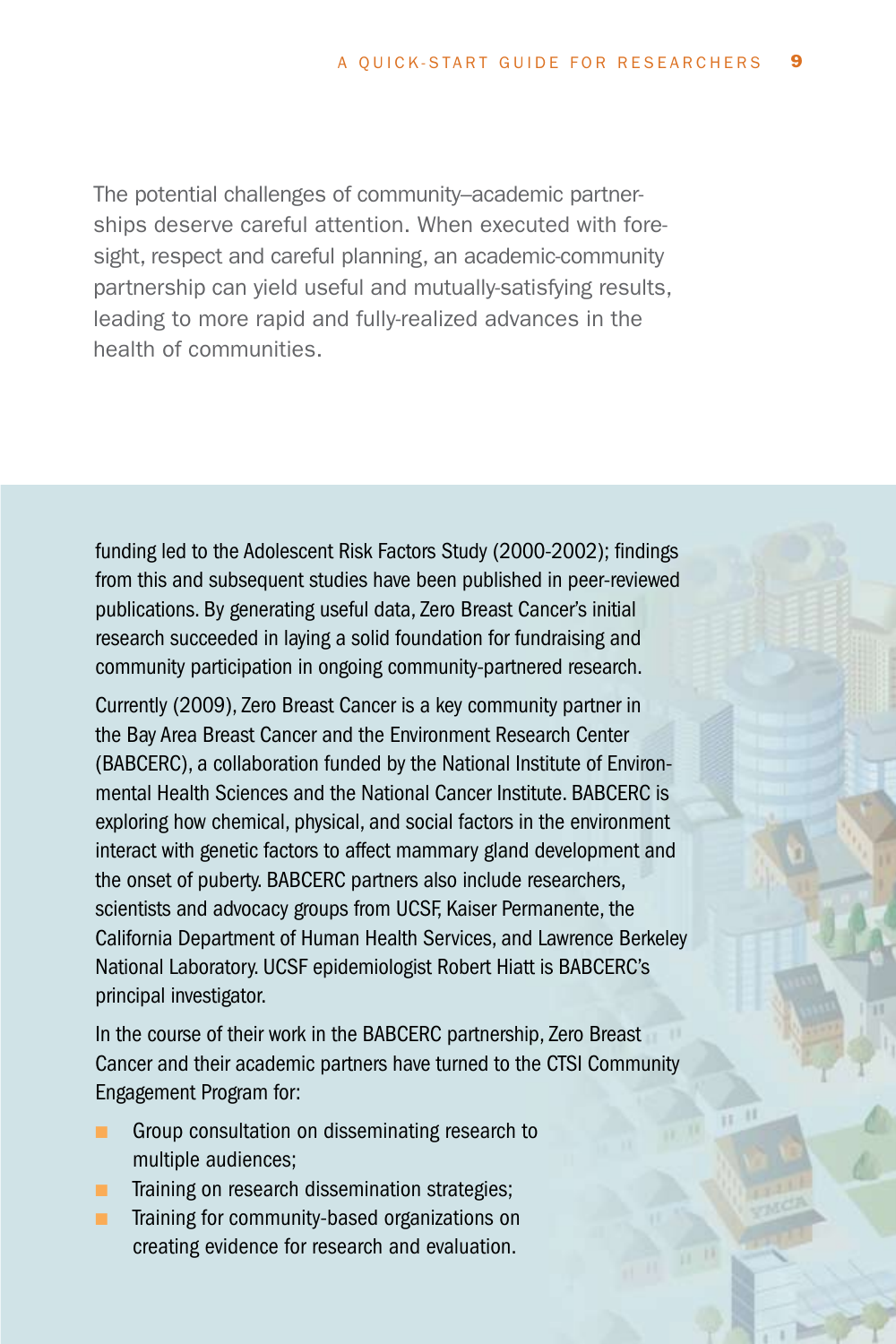## How can I initiate a working relationship with a community-based partner?

This is one of the most common questions on the minds of researchers contemplating community-engaged research. *Entrée* is the critical first step of building a working relationship with a partner. You may be successful at gaining entrée through shared concerns or interests. For example, you may be able to partner with a neighborhood church based on a shared concern over the health status of its congregation, or the issue of neighborhood crime and violence. In partnering with a community clinic, you may gain entrée by addressing a topic, such as HIV/AIDS, that may be a particularly strong concern of that clinic's patient population.

You might seek out community partners who already have a track record of having participated with other researchers on related projects.

And sometimes community organizations or communitybased clinicians may initiate the contact with you, based on your research interests.

A researcher can get started working with community partners in a number of ways: *Ways to Get*

*Started*

■ Identify other UCSF researchers who have worked or currently are working on collaborative projects with a CBO or community clinic partner. Ask to be introduced to individuals and groups that may be interested in developing their relationships with UCSF.

**n** Identify and approach UCSF clinicians working in a community. Ask them to introduce you to other interested individuals working in clinical or community settings.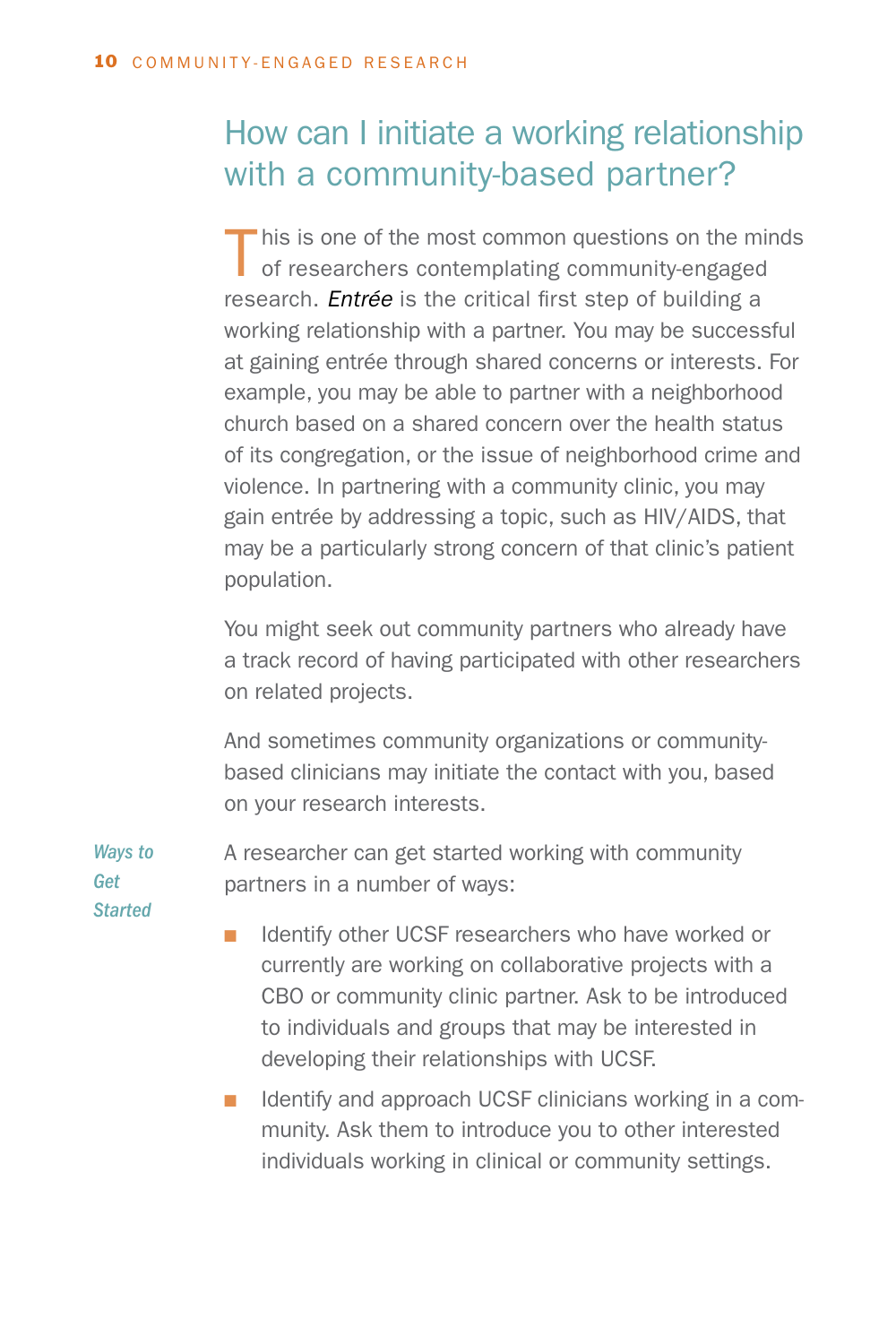- $\blacksquare$  Identify existing community planning or action groups in the area of your research interest and ask if they might be interested in collaboration.
- Contact the CTSI Community Engagement Program for a consultation!

For more in-depth information on the topics found in this Quick-Start Guide, please see these two online companion publications: *Community-Engaged Research with Community-Based Clinicians: A Resource Manual for Researchers* (*http://ctsi.ucsf.edu/files/CE/manual\_for\_researchers\_clinicians.pdf*) and *Community-Engaged Researcher with Community-Based Organizations: A Resource Manual for UCSF Researchers* (*http://ctsi.ucsf.edu/files/CE/manual\_ for\_researchers\_agencies.pdf*).

These Resource Manuals examine the protocols and considerations for conducting community-engaged research in more detail and includes lists of questions that can help you clarify the benefits you and your partner might hope to reap, as well as the implications for planning, decision making and budgeting that follow from a community– research partnership. In addition, the CTSI Community Engagement Program can help you as you take steps toward engaging with a community partner in a research endeavor.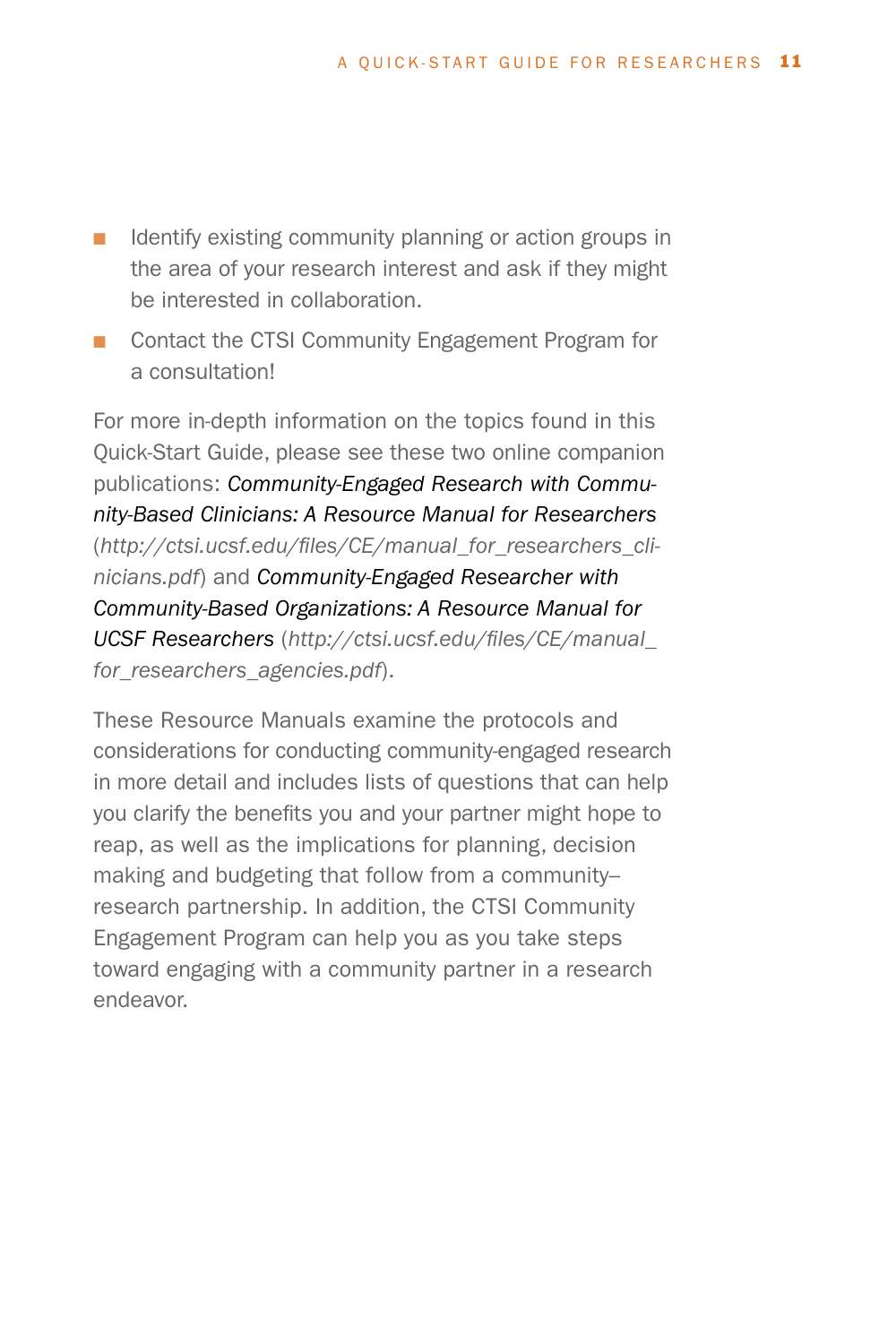## The CTSI Community Engagement Program can help you:

- $\blacksquare$  Find a community collaborator with similar interests,
- **E** Establish a relationship with a community partner,
- $\blacksquare$  Manage the steps of setting up a research project with a partner,
- Determine the best research methods and methods training design for your study,
- **n** Design an outreach or dissemination plan for your research process and findings,
- **n** Frame your community-engaged funding proposal so it is competitive,
- **Explore the degree of involvement that would** work best for you.

We ask that you fill out a Consultation Request Form to help us learn more about you and your interests. After you submit a form, you'll hear back from us within a few days with next steps. The form can be completed online at:

### *www.ctsi.ucsf.edu/research/ce-consult*

To have a form faxed or mailed to you, please call:

### (415) 206.4048

or email us at:

### *CEP@fcm.ucsf.edu*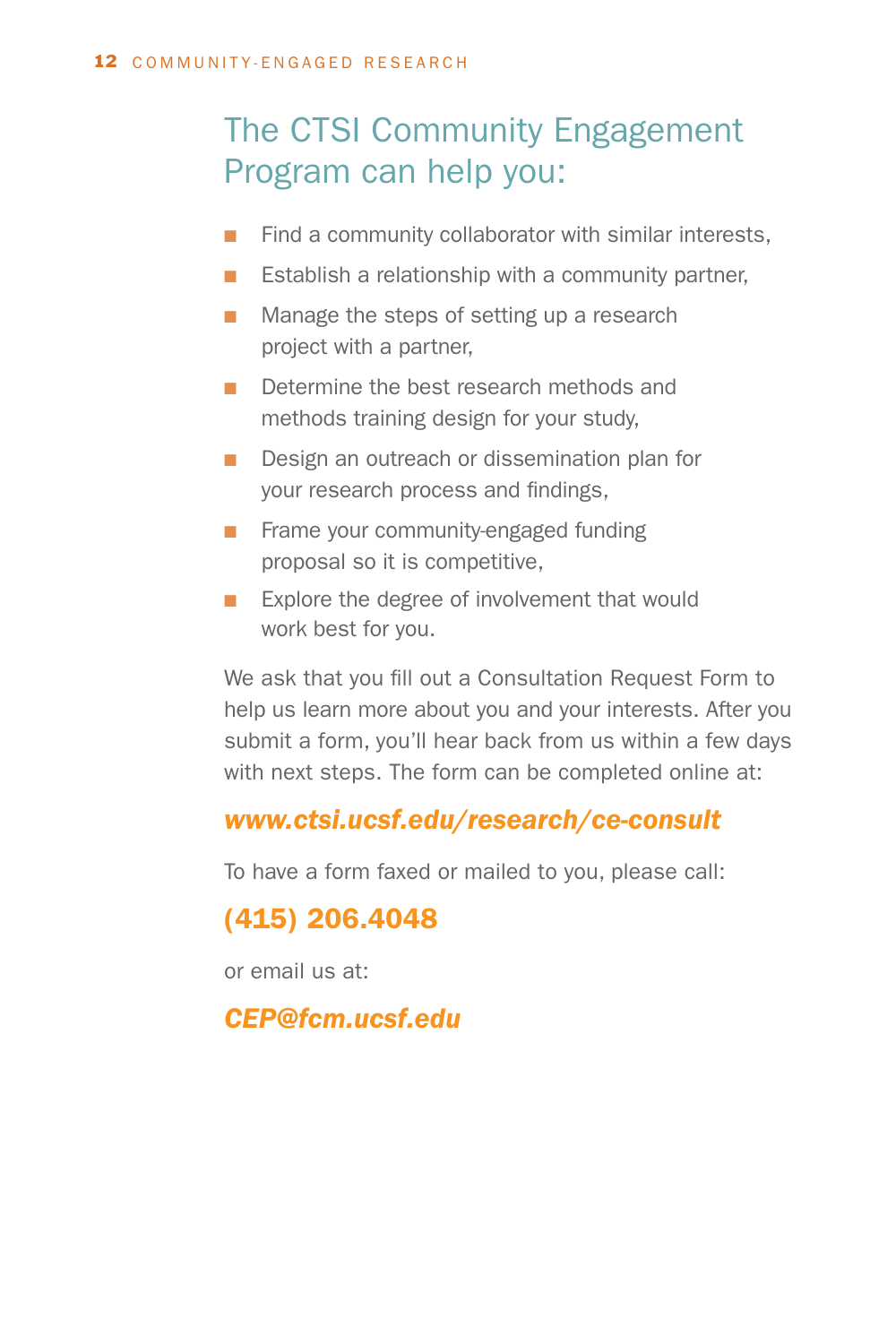### Publications and Online Resources

The CTSI Community Engagement Program at UCSF maintains a resource library of printed and online resources for researchers and members of the wider community who may be interested in community-engaged research. We recommend that you access not only the resources directly relevant to your own affiliation, but also those directed toward your intended partner.

### PUBLICATIONS

### Quick-Start Guides

*Community-Engaged Research: A Quick-Start Guide for Researchers Community-Engaged Resarch: A Quick-Start Guide for Clinicians Community-Engaged Research: A Quick-Start Guide for Community-Based Organizations*

#### Resource Manuals

*Community-Engaged Research with Community Clinicians: A Resource Manual for Researchers*

*Community-Engaged Research with Community-Based Agencies and Organizations: A Resource Manual for Researchers* 

*Community-Engaged Research: A Resource Manual for Community-Based Clinicians Community-Engaged Research: A Resource Manual for Community-Based* 

### *Organizations*

*An Introduction to Effectiveness, Dissemination and Implementation Research*

### ONLINE RESOURCES

You can find these publications and more information about community-engaged research at:

### *www.ctsi.ucsf.edu/research/community*

### *Citation for this publication:*

Handley M, Pasick R, Potter M, Oliva G, Goldstein E, Nguyen T. (2010) *Community-Engaged Research: A Quick-Start Guide for Researchers.* From the Series: UCSF Clinical and Translational Science Institute (CTSI) Resource Manuals and Guides to Community-Engaged Research, P. Fleisher, ed. Published by Clinical Translational Science Institute Community Engagement Program, University of California San Francisco. *http://ctsi.ucsf.edu/files/CE/guide\_for\_researchers.pdf*